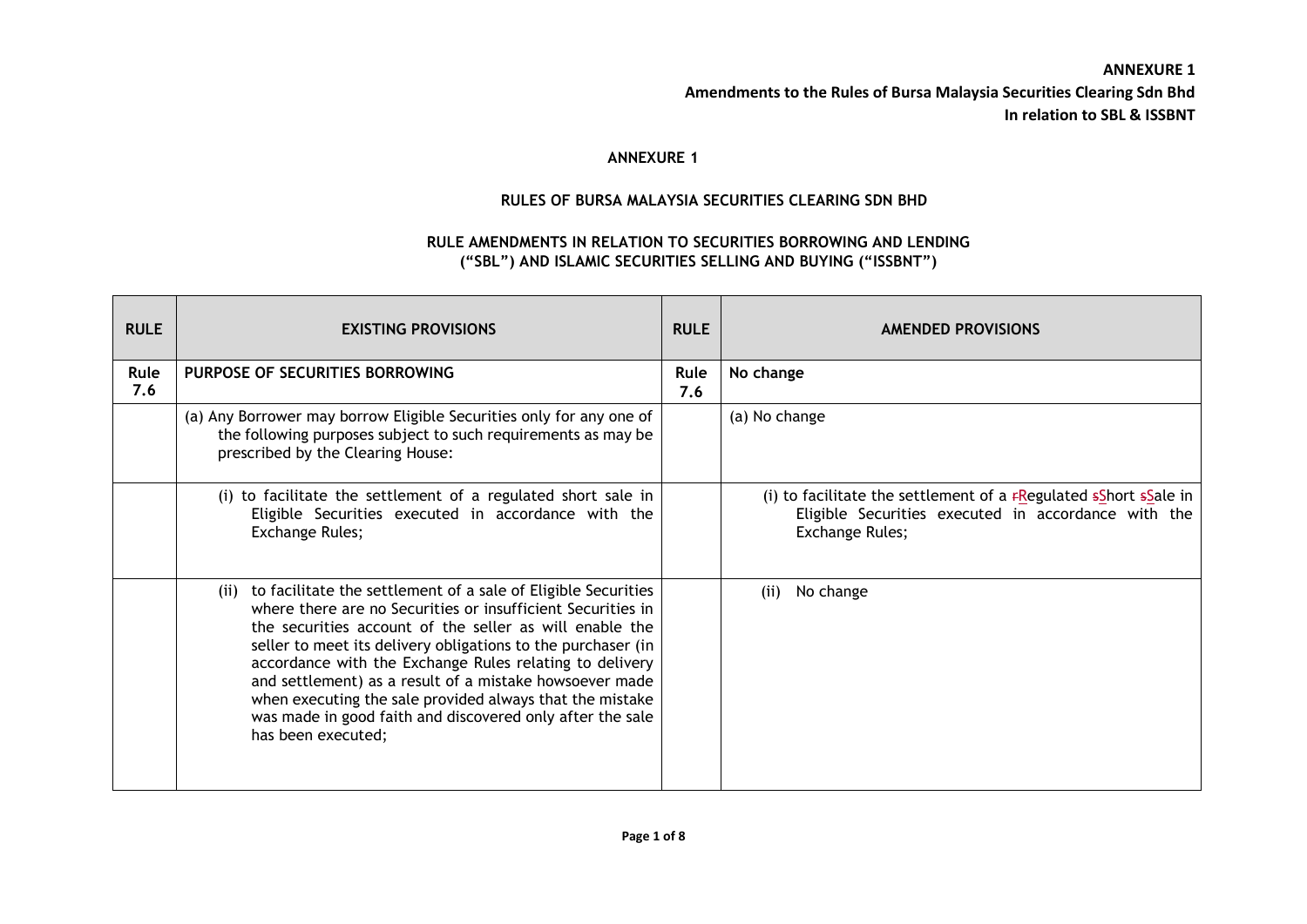| (iii) in relation to Eligible Securities that are ETF units or the<br>Constituent Securities (the ETF Units, the Constituent<br>Securities or any one of the Constituent Securities shall<br>hereinafter be collectively referred to as "the ETF Related<br>Securities"), to facilitate the settlement of a sale in the<br>ETF Related Securities where the following requirements<br>are complied with:- | (iii) in relation to Eligible Securities that are ETF units or the<br>Constituent Securities (the ETF Units, the Constituent<br>Securities or any one of the Constituent Securities shall<br>hereinafter be collectively referred to as "the ETF<br>Related Securities"), to facilitate the settlement of a sale<br>in the ETF Related Securities where the following<br>requirements are complied with:- |
|-----------------------------------------------------------------------------------------------------------------------------------------------------------------------------------------------------------------------------------------------------------------------------------------------------------------------------------------------------------------------------------------------------------|-----------------------------------------------------------------------------------------------------------------------------------------------------------------------------------------------------------------------------------------------------------------------------------------------------------------------------------------------------------------------------------------------------------|
| (aa) the sale was executed by the Borrower in its capacity<br>as a Market Maker for that particular ETF Related<br>Securities or executed by the Borrower for its client<br>who is a Market Maker for that particular ETF Related<br>Securities; and                                                                                                                                                      | (aa) the sale was executed by the Borrower in its<br>capacity as a Market Maker for that particular ETF<br>Related Securities or executed by the Borrower for<br>its client who is a Market Maker for that particular<br><b>ETF Related Securities; and</b>                                                                                                                                               |
| (bb) the Borrower executed the sale as part of its<br>Permitted Short Selling activities or as part of the<br>Permitted Short Selling activities of the Borrower's<br>client in accordance with the rules on Permitted<br>Short Selling as contained in the Exchange Rules; or                                                                                                                            | (bb) the Borrower executed the sale as part of its<br>Permitted Short Selling activities or as part of the<br>Permitted Short Selling activities of the Borrower's<br>client in accordance with the rules on Permitted<br>Short Selling as contained in the Exchange Rules; or<br>to facilitate the settlement of a Permitted Short                                                                       |
|                                                                                                                                                                                                                                                                                                                                                                                                           | Sale in Eligible Securities executed in accordance<br>with the Exchange Rules; or                                                                                                                                                                                                                                                                                                                         |
| (iv) for such other purposes as may be determined by the<br>Clearing House in consultation with the Commission.                                                                                                                                                                                                                                                                                           | (iv) No change                                                                                                                                                                                                                                                                                                                                                                                            |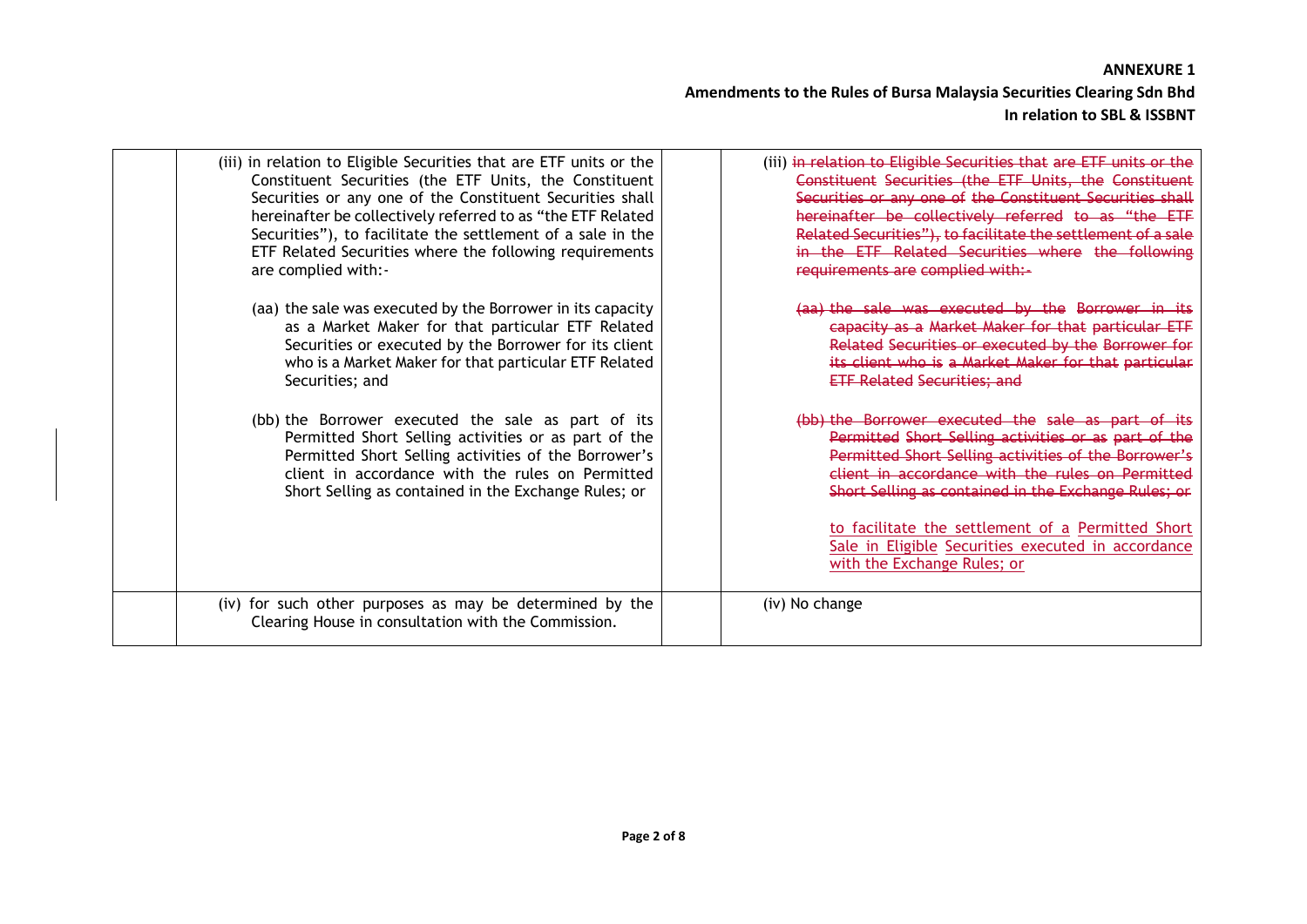#### **ANNEXURE 1**

|             | (b) For the purpose of this sub-rule (a), unless the context otherwise<br>requires -                                                                                                                                                                         |             | (b) For the purpose of this sub-rule (a), unless the context otherwise<br>requires -                                                                                                                                                                                                                                                                            |
|-------------|--------------------------------------------------------------------------------------------------------------------------------------------------------------------------------------------------------------------------------------------------------------|-------------|-----------------------------------------------------------------------------------------------------------------------------------------------------------------------------------------------------------------------------------------------------------------------------------------------------------------------------------------------------------------|
|             | "Constituent Securities" shall have the meaning as is<br>(i)<br>assigned to that expression in the Exchange Rules;                                                                                                                                           |             | (i) "Constituent Securities" shall have the meaning as is<br>assigned to that expression in the Exchange Rules;                                                                                                                                                                                                                                                 |
|             | (ii) "ETF" means exchange traded fund as defined in the<br>Commission's Guidelines on Exchange Traded Funds;                                                                                                                                                 |             | (ii) "ETF" means exchange traded fund as defined in the<br>Commission's Guidelines on Exchange Traded Funds;                                                                                                                                                                                                                                                    |
|             | (iii) "Market Maker" shall have the meaning as is assigned to<br>that expression in the Exchange Rules;                                                                                                                                                      |             | (iii) "Market Maker" shall have the meaning as is assigned to<br>that expression in the Exchange Rules;                                                                                                                                                                                                                                                         |
|             | (iv) "Permitted Short Selling" shall have the meaning as is<br>assigned to that expression in the Exchange Rules; and<br>"regulated short sale" shall have the same meaning as is<br>(V)<br>assigned to that expression in the Exchange Rules.               |             | (iv) "Permitted Short Sale" refers to a short selling of Eligible<br>Securities executed as "Permitted Short Selling" in<br>accordance with shall have the meaning as is assigned to<br>that expression in the Exchange Rules; and<br>$(vii)$ "FRegulated sShort sSale" shall have the same meaning as<br>is assigned to that expression in the Exchange Rules. |
| Rule<br>8.5 | PURPOSE OF SECURITIES BORROWING                                                                                                                                                                                                                              | Rule<br>8.5 | No change                                                                                                                                                                                                                                                                                                                                                       |
|             | (a) An Approved SBLNT Borrower may borrow Eligible Securities only<br>for any one of the following purposes subject to such<br>requirements as may be prescribed by the Clearing House:                                                                      |             | (a) No change                                                                                                                                                                                                                                                                                                                                                   |
|             | (i) to facilitate the settlement of a regulated short sale in<br>Eligible Securities executed in accordance with the<br>Exchange Rules;                                                                                                                      |             | (i) to facilitate the settlement of a $F$ Regulated $F$ Short $F$ Sale in<br>Eligible Securities executed in accordance with the<br>Exchange Rules;                                                                                                                                                                                                             |
|             | (ii) to facilitate the settlement of a sale of Eligible Securities<br>where there are no Securities or insufficient Securities in<br>the securities account of the seller as will enable the<br>seller to meet its delivery obligations to the purchaser (in |             | No change<br>(ii)                                                                                                                                                                                                                                                                                                                                               |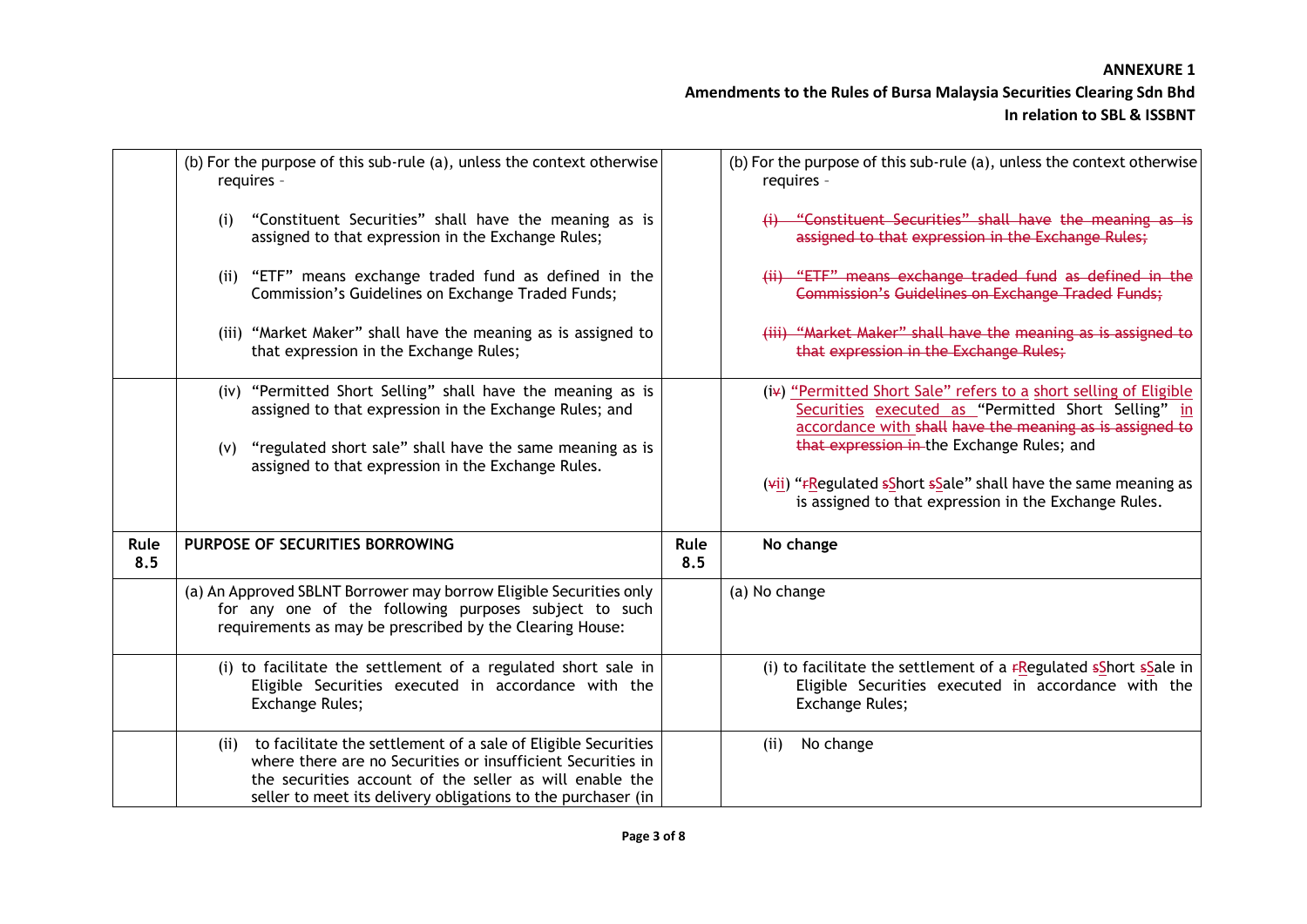| accordance with the Exchange Rules relating to delivery<br>and settlement) ("potential failed trade") as a result of a<br>mistake howsoever made when executing the sale<br>provided always that the mistake was made in good faith<br>and discovered only after the sale has been executed;                                                                                                             |                                                                                                                                                                                                                                                                                                                                                                                                          |
|----------------------------------------------------------------------------------------------------------------------------------------------------------------------------------------------------------------------------------------------------------------------------------------------------------------------------------------------------------------------------------------------------------|----------------------------------------------------------------------------------------------------------------------------------------------------------------------------------------------------------------------------------------------------------------------------------------------------------------------------------------------------------------------------------------------------------|
| (iii) in relation to Eligible Securities that are ETF units or the<br>Constituent Securities (the ETF Units, the Constituent<br>Securities or any one of the Constituent Securities shall<br>hereinafter be collectively referred to as "the ETF Related<br>Securities"), to facilitate the settlement of a sale in the<br>ETF Related Securities where the following requirements<br>are complied with: | (iii) in relation to Eligible Securities that are ETF units or the<br>Constituent Securities (the ETF Units, the Constituent<br>Securities or any one of the Constituent Securities shall<br>hereinafter be collectively referred to as "the ETF<br>Related Securities"), to facilitate the settlement of a sale<br>in the ETF Related Securities where the following<br>requirements are complied with: |
| (aa) the sale was executed by the Approved SBLNT<br>Borrower in its capacity as a Market Maker for that<br>particular ETF Related Securities or executed by the<br>Approved SBLNT Borrower for its client who is a<br>Market Maker for that particular ETF Related<br>Securities; and                                                                                                                    | (aa) the sale was executed by the Approved SBLNT<br>Borrower in its capacity as a Market Maker for that<br>particular ETF Related Securities or executed by the<br>Approved SBLNT Borrower for its client who is a<br>Market Maker for that particular ETF Related<br>Securities; and                                                                                                                    |
| SBLNT Borrower executed<br>Approved<br>(bb) the<br>the sale as part of its Permitted Short Selling<br>activities or as part of the Permitted Short Selling<br>activities of the Approved SBLNT Borrower's client in<br>accordance with the rules on Permitted Short Selling<br>as contained in the Exchange Rules;                                                                                       | Approved SBLNT Borrower executed<br>$(b\bar{b})$ the $-$<br>the sale as part of its Permitted Short Selling<br>activities or as part of the Permitted Short Selling<br>activities of the Approved SBLNT Borrower's client<br>in accordance with the rules on Permitted Short<br>Selling as contained in the Exchange Rules;                                                                              |
|                                                                                                                                                                                                                                                                                                                                                                                                          | to facilitate the settlement of a Permitted Short Sale in<br>Eligible Securities executed in accordance with the<br><b>Exchange Rules; or</b>                                                                                                                                                                                                                                                            |
| to onward lend the Loaned Securities provided that the<br>(iv)<br>participants in the onward lending transaction comply<br>with these Rules and the Clearing House's requirements                                                                                                                                                                                                                        | No change<br>(iv)                                                                                                                                                                                                                                                                                                                                                                                        |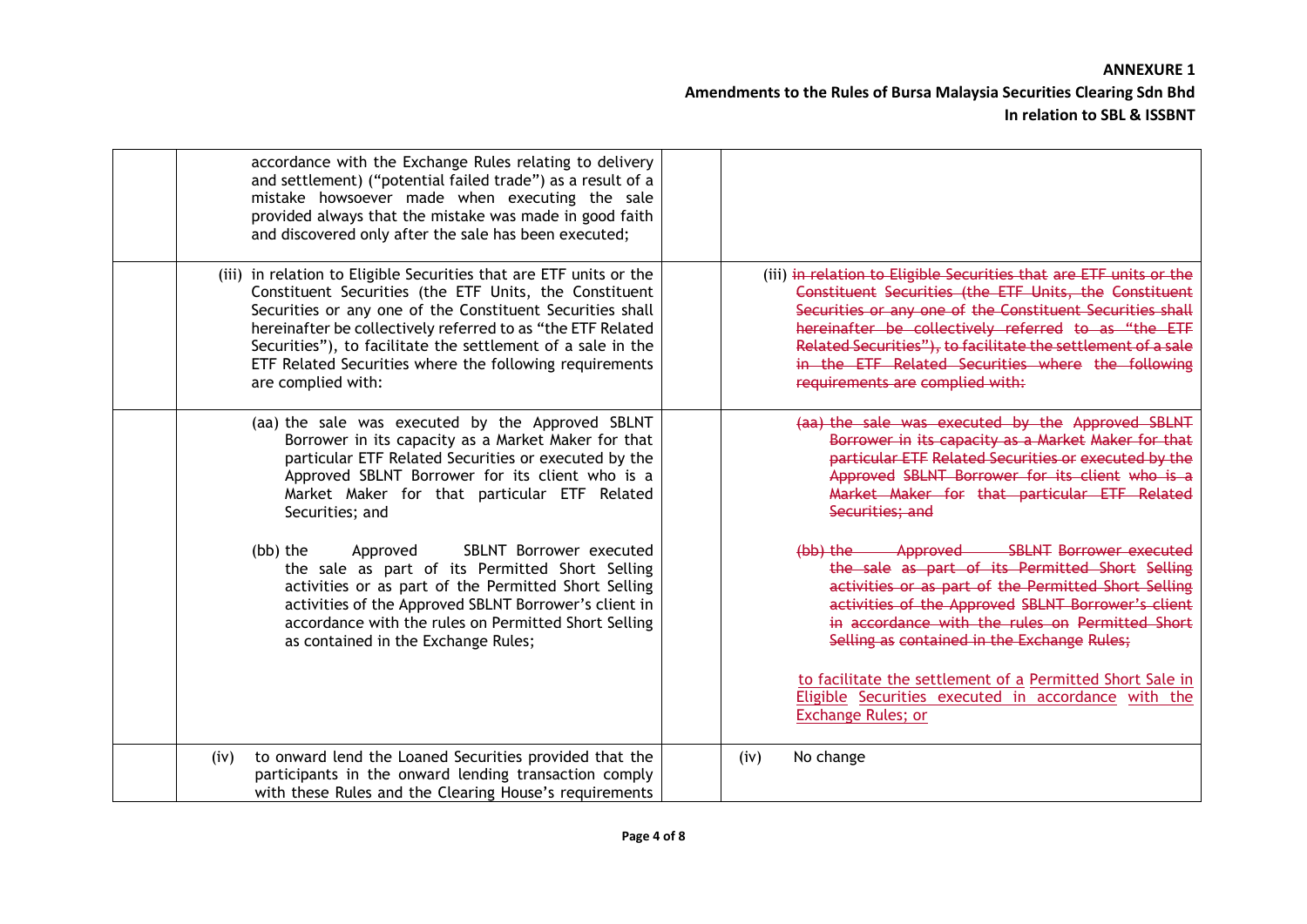| in relation to Bursa SBL Transaction or SBL Negotiated<br>Transactions (as applicable), including being approved as<br>a Lender or Lending Participant or an Approved SBLNT<br>Lender<br>(as applicable); or                                                                |                                                                                                                                                                                                                                    |
|-----------------------------------------------------------------------------------------------------------------------------------------------------------------------------------------------------------------------------------------------------------------------------|------------------------------------------------------------------------------------------------------------------------------------------------------------------------------------------------------------------------------------|
| (v) for such other purposes as may be determined by the<br>Clearing House in consultation with the Commission.                                                                                                                                                              | (v) No change                                                                                                                                                                                                                      |
| Where the Loaned Securities are borrowed to facilitate the<br>(b)<br>settlement of a potential failed trade as provided in Rule<br>8.5(a)(ii) above, the Approved SBLNT Borrower must return<br>such Loaned Securities within the time prescribed by the<br>Clearing House. | (b) No change                                                                                                                                                                                                                      |
| (c) For the purpose of this sub-rule (a), unless the context otherwise<br>requires -                                                                                                                                                                                        | (c) For the purpose of this sub-rule (a), unless the context otherwise<br>requires -                                                                                                                                               |
| "Constituent Securities" shall have the meaning as is<br>(i)<br>assigned to that expression in the Exchange Rules;                                                                                                                                                          | (i) "Constituent Securities" shall have the meaning as is<br>assigned to that expression in the Exchange Rules;                                                                                                                    |
| (ii) "ETF" means exchange traded fund as defined in the<br>Commission's Guidelines on Exchange Traded Funds;                                                                                                                                                                | (ii) "ETF" means exchange traded fund as defined in the<br><b>Commission's Guidelines on Exchange Traded Funds:</b>                                                                                                                |
| (iii) "Market Maker" shall have the meaning as is assigned to<br>that expression in the Exchange Rules;                                                                                                                                                                     | (iii) "Market Maker" shall have the meaning as is assigned to<br>that expression in the Exchange Rules;                                                                                                                            |
| (iv) "Permitted Short Selling" shall have the meaning as is<br>assigned to that expression in the Exchange Rules; and                                                                                                                                                       | (ix) "Permitted Short Sale" refers to a short selling of Eligible<br>Securities executed as "Permitted Short Selling" in<br>accordance with shall have the meaning as is assigned to<br>that expression in the Exchange Rules; and |
| "regulated short sale" shall have the same meaning as is<br>(v)<br>assigned to that expression in the Exchange Rules.                                                                                                                                                       | $(vii)$ "FRegulated sShort sSale" shall have the same meaning as<br>is assigned to that expression in the Exchange Rules.                                                                                                          |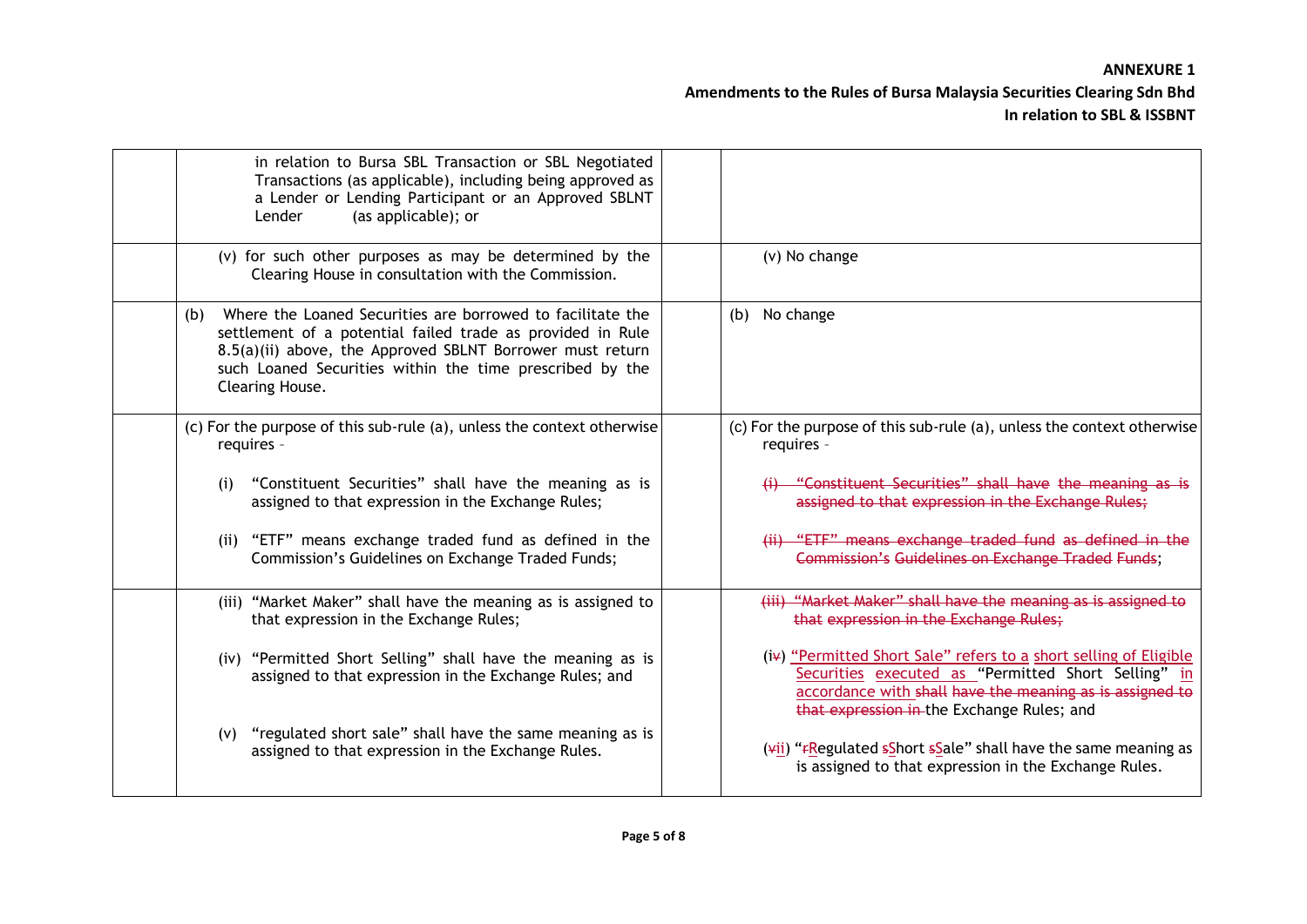| Rule<br>9.5 | PURPOSES OF ISLAMIC SECURITIES SELLING AND BUYING                                                                                                                                                                                                                                                                                                                                                                                                                                                                                                                                                                          | Rule<br>9.5 | No change                                                                                                                                                                                                                                                                                                                                                                                                                                                                                                                                                                                                       |
|-------------|----------------------------------------------------------------------------------------------------------------------------------------------------------------------------------------------------------------------------------------------------------------------------------------------------------------------------------------------------------------------------------------------------------------------------------------------------------------------------------------------------------------------------------------------------------------------------------------------------------------------------|-------------|-----------------------------------------------------------------------------------------------------------------------------------------------------------------------------------------------------------------------------------------------------------------------------------------------------------------------------------------------------------------------------------------------------------------------------------------------------------------------------------------------------------------------------------------------------------------------------------------------------------------|
|             | (a) An Approved User may buy ISSBNT Eligible Securities only for any<br>one of the following purposes:                                                                                                                                                                                                                                                                                                                                                                                                                                                                                                                     |             | (a) No change                                                                                                                                                                                                                                                                                                                                                                                                                                                                                                                                                                                                   |
|             | to settle a Regulated Short Sale in ISSBNT Eligible<br>(i)<br>Securities;                                                                                                                                                                                                                                                                                                                                                                                                                                                                                                                                                  |             | No change<br>(i)                                                                                                                                                                                                                                                                                                                                                                                                                                                                                                                                                                                                |
|             | to settle a sale of ISSBNT Eligible Securities where there<br>(ii)<br>are no Securities or insufficient Securities in the securities<br>account of the seller as will enable the seller to meet its<br>delivery obligations to the purchaser ("potential failed<br>trade") as a result of a mistake howsoever made when<br>executing the sale provided always that the mistake was<br>made in good faith and discovered only after the sale has<br>been executed;                                                                                                                                                          |             | No change<br>(ii)                                                                                                                                                                                                                                                                                                                                                                                                                                                                                                                                                                                               |
|             | (iii) in relation to ISSBNT Eligible Securities that are ETF units<br>or the Constituent Securities (the ETF Units, the<br>Constituent Securities or any one of the Constituent<br>Securities shall hereinafter be collectively referred to as<br>"the ETF Related Securities"), to settle a sale in the ETF<br>Related Securities where the following requirements are<br>complied with:<br>(aa) the sale was executed by the Approved User in its<br>capacity as Market Maker for that particular ETF<br>Related Securities or executed by the Approved User<br>for its client who is a Market Maker for that particular |             | (iii) in relation to ISSBNT Eligible Securities that are ETF units<br>or the Constituent Securities (the ETF Units, the<br>Constituent Securities or any one of the Constituent<br>Securities shall hereinafter be collectively referred to as<br>"the ETF Related Securities"), to settle a sale in the ETF<br>Related Securities where the following requirements are<br>complied with:<br>(aa) the sale was executed by the Approved User in its<br>capacity as Market Maker for that particular ETF<br>Related Securities or executed by the Approved User<br>for its client who is a Market Maker for that |
|             | ETF Related Securities; and<br>(bb) the Approved User executed the sale as part of its                                                                                                                                                                                                                                                                                                                                                                                                                                                                                                                                     |             | particular ETF Related Securities; and<br>(bb) the Approved User executed the sale as part of its                                                                                                                                                                                                                                                                                                                                                                                                                                                                                                               |
|             | Permitted Short Selling activities or as part of the<br>Permitted Short Selling activities of the Approved<br>User's client;                                                                                                                                                                                                                                                                                                                                                                                                                                                                                               |             | Permitted Short Selling activities or as part of the<br>Permitted Short Selling activities of the Approved<br>User's client;                                                                                                                                                                                                                                                                                                                                                                                                                                                                                    |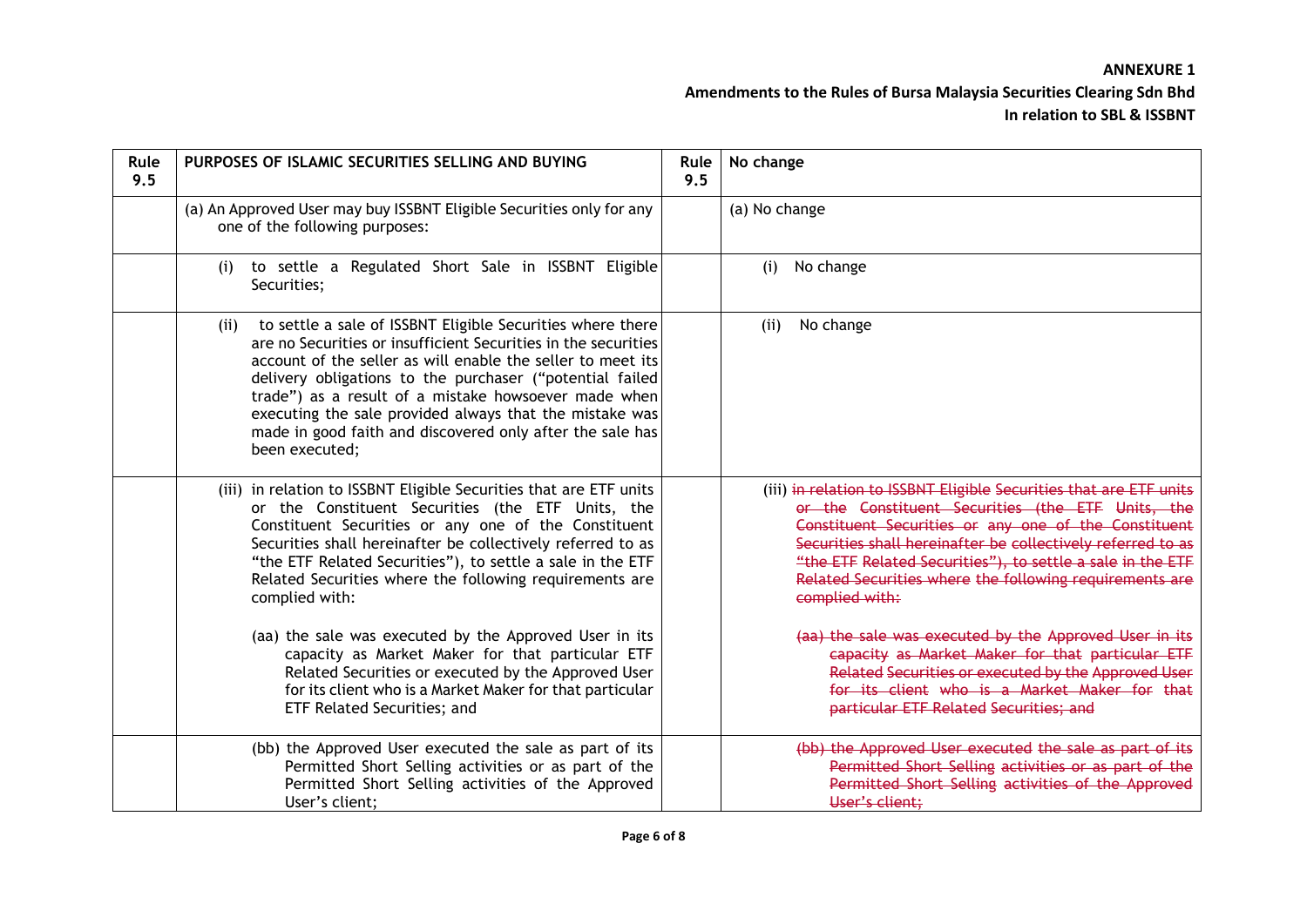|                                                                                                                                                                                                                             | to settle a Permitted Short Sale in Eligible Securities<br>executed in accordance with the Exchange Rules; or                                                                                                                      |
|-----------------------------------------------------------------------------------------------------------------------------------------------------------------------------------------------------------------------------|------------------------------------------------------------------------------------------------------------------------------------------------------------------------------------------------------------------------------------|
| (iii) to perform an SBLNT or another ISSBNT, provided that the<br>participants in such transactions comply with these Rules;<br><b>or</b>                                                                                   | $(iiiiv)$ No change                                                                                                                                                                                                                |
| (iv) for such other purposes as may be determined by the<br>Clearing House in consultation with the Commission.                                                                                                             | $(iv)$ No change                                                                                                                                                                                                                   |
| (b) Where the ISSBNT Securities are bought to settle a potential<br>failed trade as provided in Rule 9.5(a)(ii), the Approved User<br>must execute Leg 2 of the ISSBNT within the time prescribed<br>by the Clearing House. | No change<br>(b)                                                                                                                                                                                                                   |
| For the purpose of sub-rule (a), unless the context otherwise<br>(C)<br>requires -                                                                                                                                          | For the purpose of sub-rule (a), unless the context otherwise<br>(C)<br>requires -                                                                                                                                                 |
| (i) "Constituent Securities" shall have the meaning as is<br>assigned to that expression in the Exchange Rules;                                                                                                             | (i) "Constituent Securities" shall have the meaning as is<br>assigned to that expression in the Exchange Rules;                                                                                                                    |
| (ii) "ETF" means exchange traded fund as defined in the<br>Commission's Guidelines on Exchange Traded Funds;                                                                                                                | (ii) "ETF" means exchange traded fund as defined in the<br><b>Commission's Guidelines on Exchange Traded Funds;</b>                                                                                                                |
| (iii) "Market Maker" shall have the meaning as is assigned to<br>that expression in the Exchange Rules;                                                                                                                     | (iii) "Market Maker" shall have the meaning as is assigned to<br>that expression in the Exchange Rules:                                                                                                                            |
| (iv) "Permitted Short Selling" shall have the meaning as is<br>assigned to that expression in the Exchange Rules; and                                                                                                       | (iv) "Permitted Short Sale" refers to a short selling of Eligible<br>Securities executed as "Permitted Short Selling" in<br>accordance with shall have the meaning as is assigned to<br>that expression in the Exchange Rules; and |

 $\mathbf I$